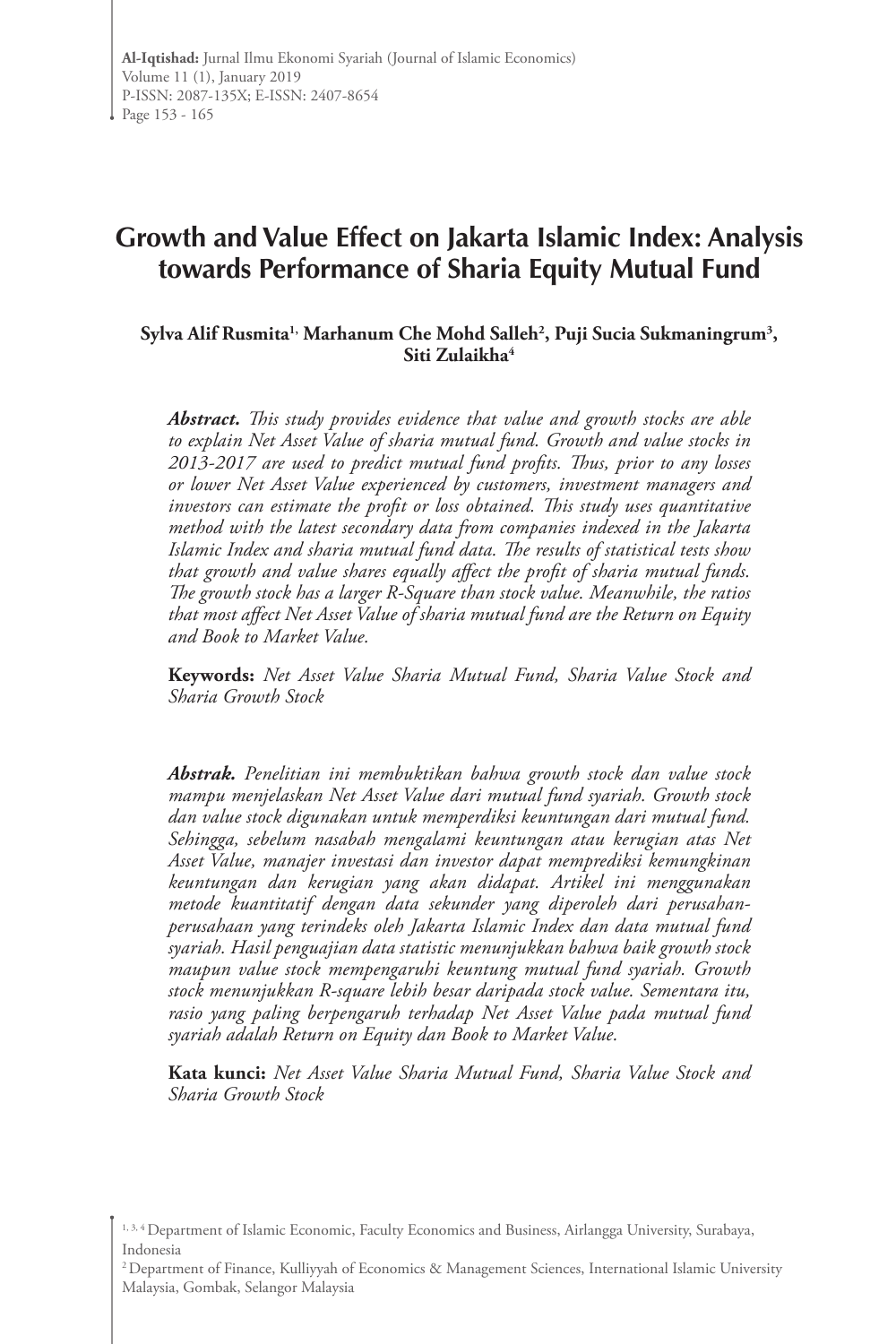## **Introduction**

Investment can be made by investing some real funds as well as financial assets. Tandelilin (2010: 2) defines investment as "a commitment to several funds of or other resources being made at the moment, to gain some profits in the future". According to Ibrahim (2013), investment is a highly recommended *muamala* activity as it allows the properties to become productive and, at the same time, bring benefits to others. In addition, investment also a good medium of wealth rotation if it is done properly. This activity promotes income distribution from wealthy people to the poor. After all, Islam requires Muslims to purify wealth, including from investment activities, through *zakat*.

One of the investment options is through Capital Market. According to Capital Market Law, Number 8 of 1995, Article 1 paragraph (13), "capital market is an activity concerned with the public offering and securities trading, the public company related to the securities it publishes, as well as the securities-related institutions and professions". In terms of investment instrument, Indonesian Capital Market offers two main products, namely general investment instruments and *sharia* investment instruments. General investment instruments include shares, bonds and mutual funds, while *sharia* investment instruments are stocks, *sukuk* and *sharia* mutual funds.

One of the instruments that currently receives a high demand in the Indonesian financial market is *sharia* mutual fund. This fund gives an avenue to investors to raise funds via a *sharia*-compliant securities portfolio. Since the last ten years until recently, the development of *sharia* mutual funds in the Indonesian capital market can be regarded as a positive vibe to the country. This is proven by the increase of some *sharia* mutual funds offered in the market. Wherein 2006, there were only 17 *sharia* mutual funds valued IDR474 billion. In 2016, the number of *sharia* mutual funds had increased rapidly to 90, with the total managed funds amounted to IDR10.2 trillion. In average, within the ten years, the average growth of *sharia* mutual fund is about 20% annually.

According to Gowri and Deo (2016), an investment in the mutual funds has fewer risks, like a treasury bill that may be suitable to risk-averse investors. The fund managers will select a portfolio that consists of a balance of funds based on their financial analysis. They will identify less valuable stocks to buy and too expensive stocks to sell to gain from the portfolio returns (Utomo & Tjandra, 2015).

However, there are some non-transparent sides in the selection of stock portfolios. This is because investors generally do not know the stock portfolios chosen by the fund managers on their behalf. For the *sharia* mutual fund, the transparency of the contract and information received by investors is crucial. In this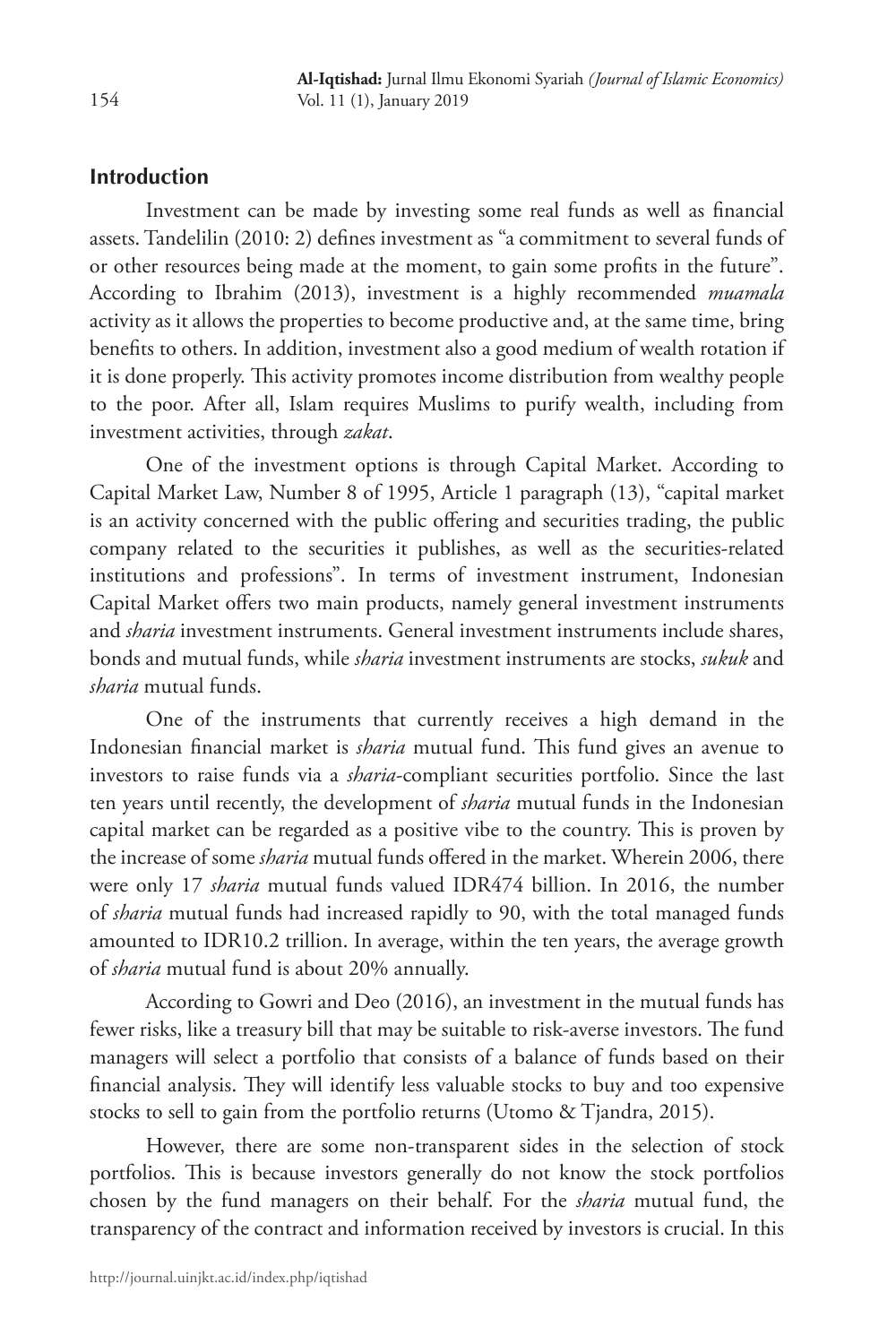context, the investors must understand and give their consent on any single items of the investment before proceeding with the investment. These include the level of investment risk, profit, investment portfolio, as well as the terms and conditions of the contract.

According to Haryanto (2014), knowing the performance of mutual funds is important to prevent losses due to the poor performance of the mutual funds. Even though mutual funds are known as less risky investments, investors should realize that there is no guarantee to get a share of profits, dividends or increase in investment capital without proper management. The performance of each mutual fund depends largely on the experience, knowledge, expertise and techniques within the investment process applied by the investment managers. Any deficiency of these conditions will adversely affect the performance of mutual funds, which, in turn, will affect the investors, especially in the monetary aspect. Therefore, mutual fund investors cannot fully rely on the investment manager but also to realize possible risks inherent to their investment that might happen in future. Accordingly, the performance of mutual funds can be accessed via fund performance against a benchmark, historical fund performance, expense ratio, risk-adjusted returns, average maturity and duration, alpha and beta, Portfolio Turnover Ratio (PTR), and also Net Asset Value (NAV).

There are three types of mutual funds: those that invest in stocks (equity funds), those that invest in bonds (fixed-income funds), those that invest in both stocks and bonds (balanced funds), and those that seek the risk-free rate (money market funds). A Stock Mutual Fund or stock fund is a type of mutual fund that invests primarily in individual stocks of publicly-traded companies. Stock mutual funds generally consist of 85% shares, so it can be predicted that the value of stocks will affect overall mutual fund performance. Therefore, this research tries to compare the value and growth stocks of *sharia* mutual fund portfolio. This comparison is conducted by classifying stocks into different classes (value stocks and growth stocks) based on market capitalization measurement.

In the hypothesis testing, variables used include return on equity ratio as proxy of profitability, book-to-market ratio as proxy for market value, earnings before interest taxes depreciation and amortization (or EBITDA) / IntExps ratio as proxy of cash flow, Debt / EBITDA ratio as proxy of liquidity, and Earning Per Share (EPS) ratio (Eduardus Tandelin, 2001). It is expected that the results of this study can provide additional insights for investment managers when choosing a portfolio for investors. For investors, this information is useful to predict the risk and return they will receive.

This paper, thus, is structured based on the following manner: after the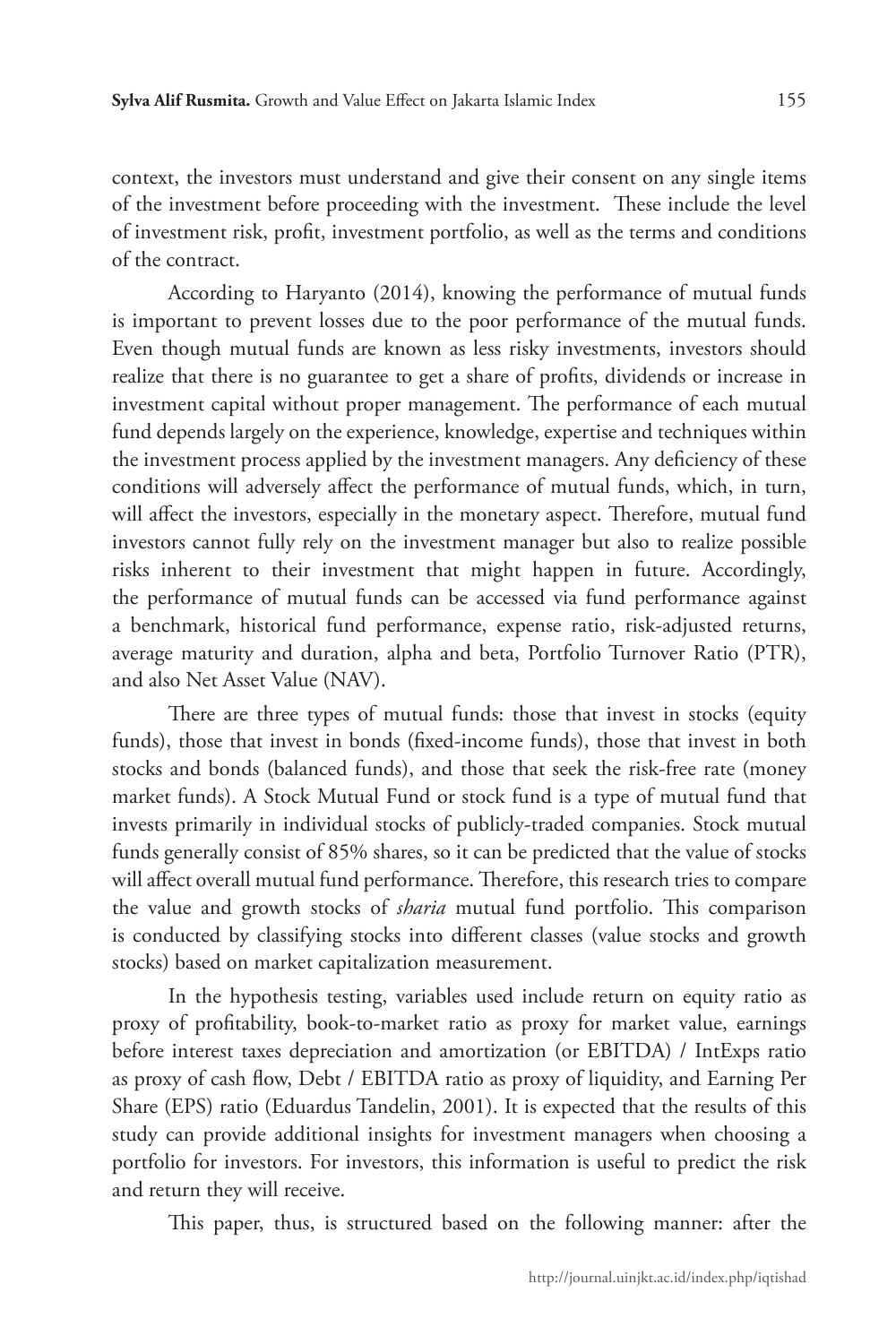introduction, related literature is reviewed. This is followed by the adoption of methodology and data analysis; and ended with the results and discussions.

### **Literature Review**

According to Jaballah, Peillex, and Weill (2018), the valuation effect can be explained by different perceptions of investors. In Muslim countries, investors have a positive perception of the *sharia* compliance because of religious beliefs, while in the United State (US), they have negative perception and reaction towards *sharia* mutual funds because of negative perception towards islamic religion and also due to the country restrictions of matters associated with *sharia* compliance.

Accordingly, from a theoretical perspective, this research is developed based on the spirit of portfolio theory and Capital Asset Pricing Models (CAPM) by Sharpe (1964) and Lintner (1967), in which the excess return of assets or portfolios can be explained by its dependence on market risk factors under the assumption of the average portfolio-variance-efficient. One widely known anomaly is the value effect that shows the relationship of stock returns and their value proxies, such as multiples of earnings yield.

Fama and French (2015) have listed five factors consisting of market excess return, size factor (SMB), and book-to-market factor (HML). SMB (Small Minus Big) represents a return on a small stock portfolio minus a return on a large stock portfolio, while HML (High Minus Low) represents a return on portfolio value stocks minus returns on portfolio growth stocks. In this research, these five factors could underline that the profitability and investment factors affect the rate of return on assets.

Meanwhile, Tripathi's research (2018), in analyzing the value effect in Indian Stock Market, adopts several variables such as price to book ratio (P / B), price to earnings ratio ( $P / E$ ), dividend yield ( $D / P$ ), cash flow yield ( $C / P$ ), sales to price ratio (S / P) and enterprise value to PBDITA ratio (EV / PBDITA). This study uses conventional risk-adjusted measures and M² measure and Fama's decomposition measure. According to Athanassakos (2009), variable P / E is a variable that can consistently depict value effects compared with PBV variables. Meanwhile, Leite et al. (2018) state that the variables are evidence of size effect in average stock excess returns, little evidence of value and profitability effects, and some investment effects.

The research from Shaharuddin, Lau, and Ahmad (2017) uses the Fama-French model to islamic stock. This study contributes to the analysis of the Fama– French three-factor model by proving the validity of the model using the newly constructed Fama–French factors from the Malaysian Islamic stock market. With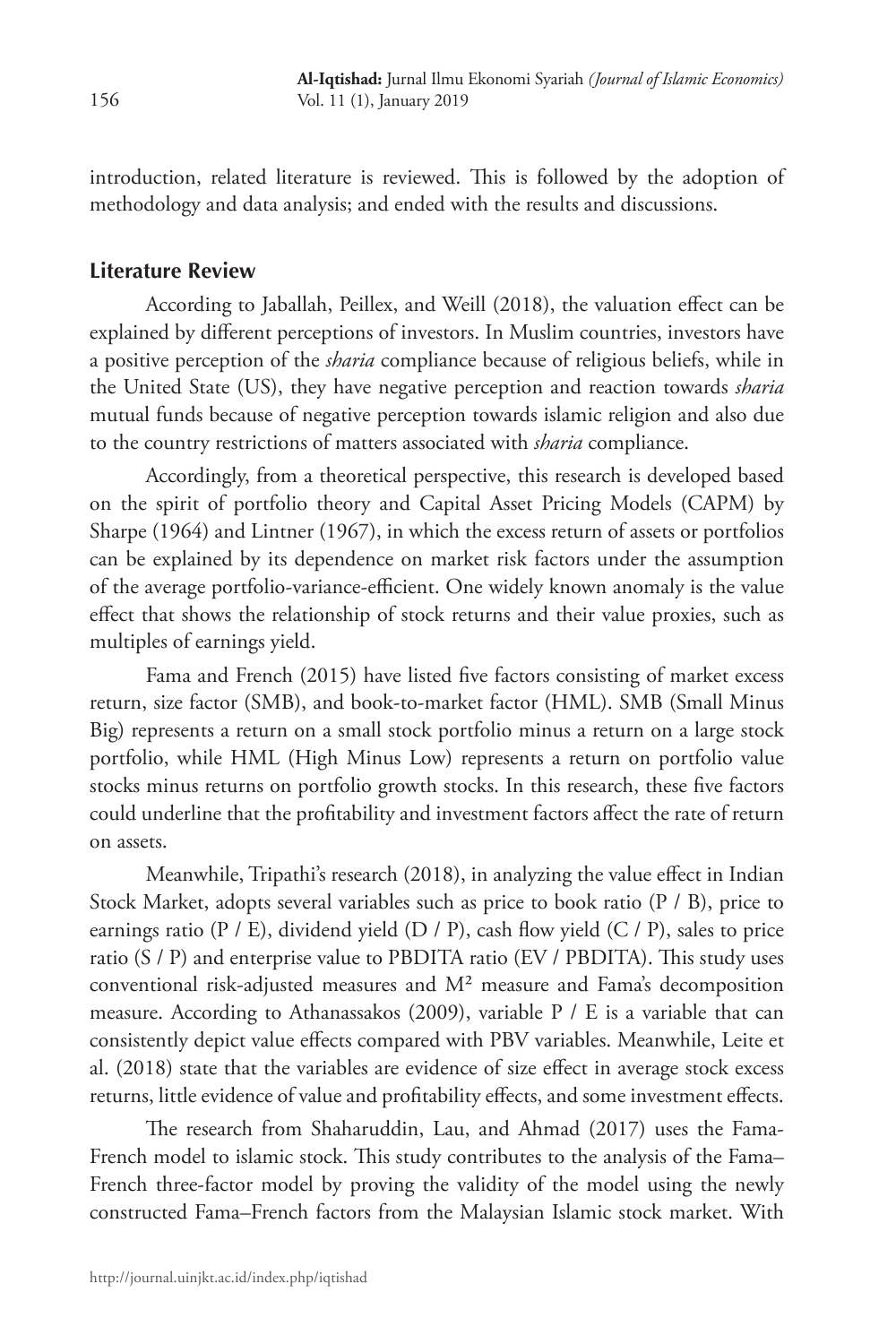the generalized method of moments and robustness tests, their results complement the earlier studies by comparing the results over two sub-periods, before and after the financial crises and the fall of Lehman Bros. The results suggest that the reversal of size effects exists after periods of the financial crisis. This is the first attempt to create FF factors and test the model from islamic equity style indices.

This research chooses the almost similar variables used in the previous research, such as profit variable that is Return on Equity; market variable that is book-to-market (BVPS); cash flow variable that is EBITDA / IntExps ratio, liquidity variable that is with Debt / EBITDA, and the Earning Per Share (EPS) ratio of future earnings prospects.

Based on the previous study, the hypothesis of this study is as follows:

- 1. Return on Equity, book-to-market (BVPS), EBITDA / IntExps ratio, Debt / EBITDA, and the Earning Per Share (EPS) ratio of Value Shock affect the net asset value of mutual funds
- 2. Return on Equity, book-to-market (BVPS), EBITDA / IntExps ratio, Debt / EBITDA, and the Earning Per Share (EPS) ratio of Growth Shock affect the net asset value of mutual funds

#### **Research Methodology**

This is a quantitative study, which relies on secondary data for statistical analysis and aims to test the hypothesis. Anshori and Iswati (2009: 13) explain that the quantitative approach is a method of research the applies quantitative data and a form of analysis to accept or reject the hypothesis.

#### **Data**

Overall, secondary data is obtained from the Quarterly Financial Report published on the official website of each company and the mutual fund statistics in the official OJK (Financial Service Authority/Otoritas Jasa Keuangan) website from the year 2013 to 2017.

#### **Population and Sampling**

In terms of sampling technique, this research adopts the purposive sampling method, where the sample is selected based on certain considerations, including:

*a. Sharia* Mutual Funds that have been in operation during the study period (January 1, 2013 - December 31, 2017);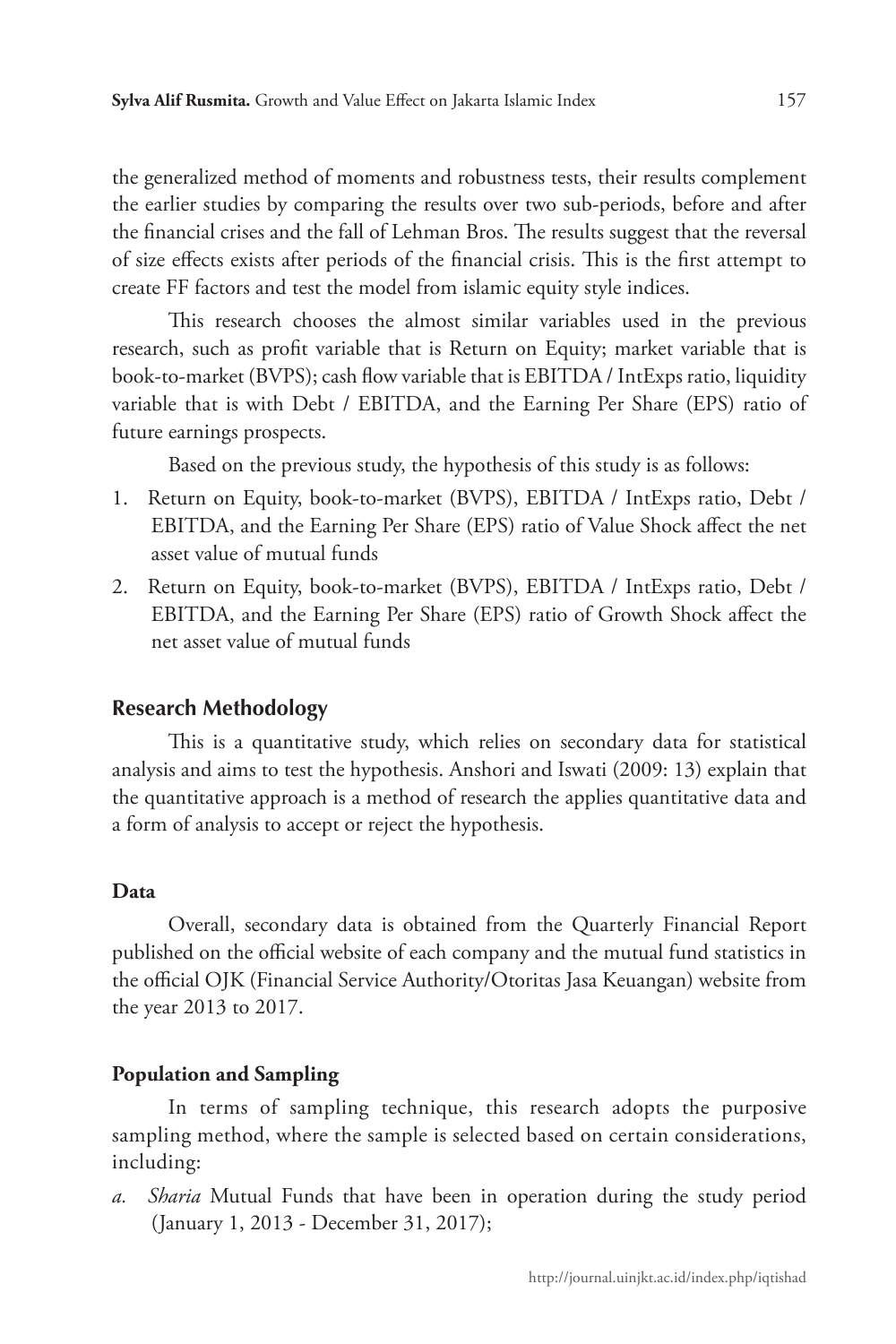- *b. Sharia* Mutual Funds should be registered in OJK;
- c. The sample is stock funds that invest at least 80% of its equity-shaped assets;
- *d. Sharia* shares are listed in the JII index;
- e. Companies that publish quarterly financial statements from 2013 to 2017;
- f. Stocks classified as large capitalized (bluechip/value) and growing (growth).

The number of sample for value stocks is 100 data from five companies (PT. Astra International, PT. Telekomunikasi Indonesia Persero Tbk, PT United Tractors Tbk, Unilever Indonesia Tbk, PT Wijaya Karya Persero Tbk) with quarterly financial statements during the period 2013-2017 (5 years).

Meanwhile, sample for the growth stock is also 100 data from five companies (PT Pakuwon Jati Tbk, London Sumatra Indonesia Tbk, Kalbe Farma Tbk, Indofood CBP Sukses Makmur Tbk, PT AKR Corporindo Tbk), with quarterly financial statements during the period 2013-2017 (5 years).

| No | Reksadana Syariah                             |  |  |  |
|----|-----------------------------------------------|--|--|--|
| 1  | Batavia Dana Saham Syariah                    |  |  |  |
| 2  | Batavia Dana Saham Syariah                    |  |  |  |
| 3  | Reksa Dana Syariah Bnp Paribas Pesona Syariah |  |  |  |
| 4  | Cimb-Principal Islamic Equity Growth Syariah  |  |  |  |
| 5  | Cipta Syariah Equity                          |  |  |  |
| 6  | Reksa Dana LautandhanaSaham Syariah           |  |  |  |
| 7  | MandiriInvestaAtraktif-Syariah                |  |  |  |
| 8  | Reksa Dana Manulife Syariah SektoralAmānah    |  |  |  |
| 9  | Panin Dana Syariah Saham                      |  |  |  |
| 10 | Reksa Dana PNMEkuitas Syariah                 |  |  |  |
| 11 | Sam Sharia Equity Fund                        |  |  |  |
| 12 | Rd Trim Syariah Saham                         |  |  |  |

| Table 1. List of Sharia Mutual Fund 2013-2017 |  |  |
|-----------------------------------------------|--|--|
|-----------------------------------------------|--|--|

Sources: Otoritas Jasa Keuangan (Financial Services Authority)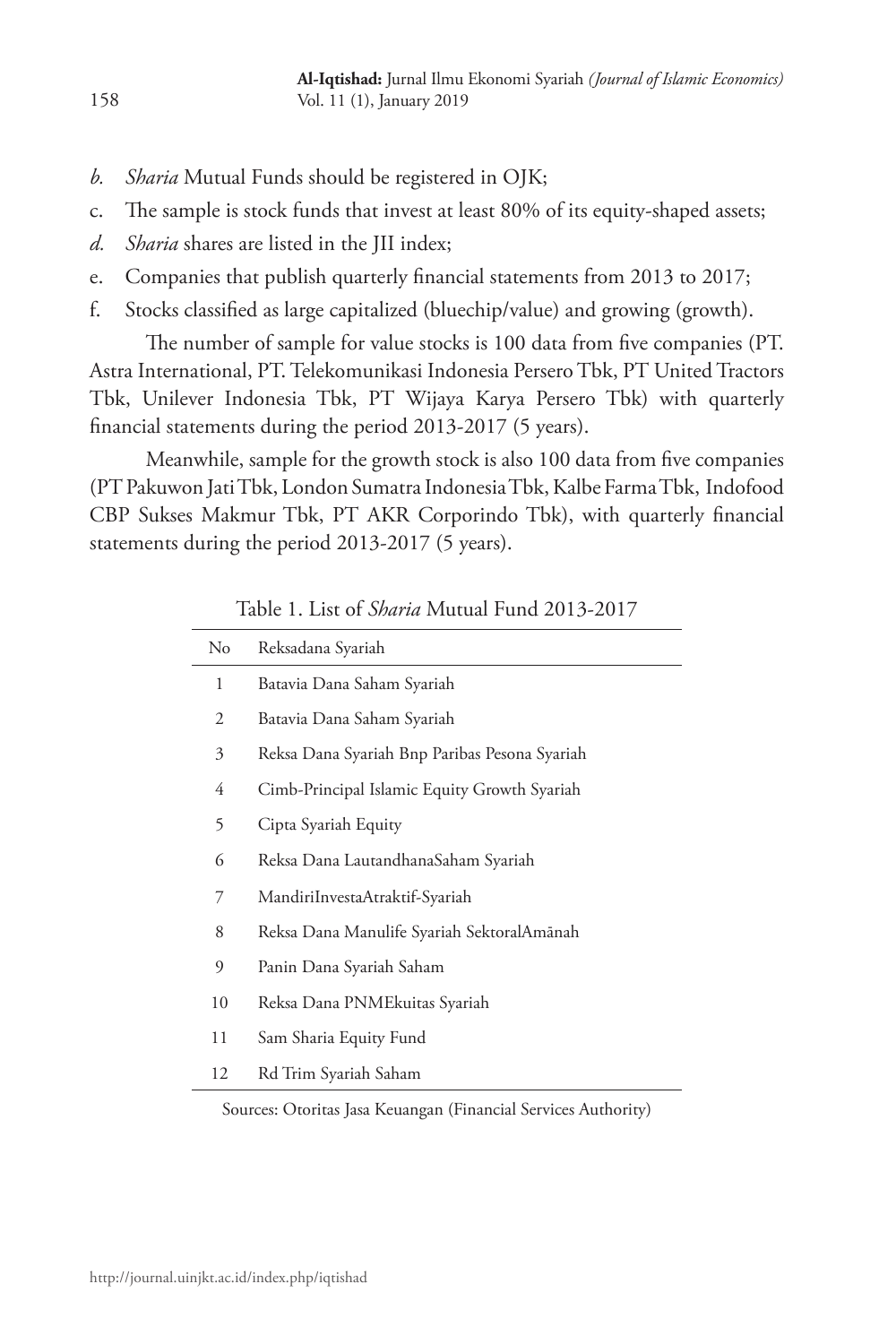| $\rm No$                    | Valued Share | Growth-Share |
|-----------------------------|--------------|--------------|
|                             | ASII         | <b>PWON</b>  |
| $\mathcal{D}_{\mathcal{L}}$ | <b>TLKM</b>  | <b>LSIP</b>  |
| 3                           | <b>UNTR</b>  | <b>KLBF</b>  |
| 4                           | <b>UNVR</b>  | <b>ICBP</b>  |
|                             | WIKA         | <b>AKRA</b>  |

Table 2. List of *Sharia* Share Valued and Growth 2013-2017

Sources: Indonesia Stock Exchanges

# **Definition of Variables**

The variables are defined based on determined characteristics. There are five independent variables chosen in this research which are Profitability (ROE), Market variable (BVPS), Cash flow variables (EBITDA/INTEXP), Liquidity variables (DEBTEBITDA), and Ratio of future earnings prospects (EPS and PER). Meanwhile, The dependent variable is the Net Asset Value Mutual Fund (Y).

#### **Independent Variable**

Value Stock:

| Variables                                       | Symbol         |
|-------------------------------------------------|----------------|
| Profitability (ROE)                             | $=X$           |
| Market variable (BVPS)                          | $=X_{2}$       |
| Cash flow variables (EBITDA/INTEXP)             | $=X_{\rm a}$   |
| Liquidity variables (DEBTEBITDA)                | $=X_{\lambda}$ |
| Ratio of future earnings prospects (EPSand PER) | $=X$           |

# Growth Stock

| Variables                                            | Symbol          |
|------------------------------------------------------|-----------------|
| Profitability (ROE)                                  | $=X_{1}$        |
| Market variable (BVPS)                               | $=X$            |
| Cash flow variables (EBITDA/INTEXP)                  | $=X_{\alpha}$   |
| Liquidity variables (DEBTEBITDA)                     | $=X_{\lambda}$  |
| The ratio of future earnings prospects (EPS and PER) | $=X_{\epsilon}$ |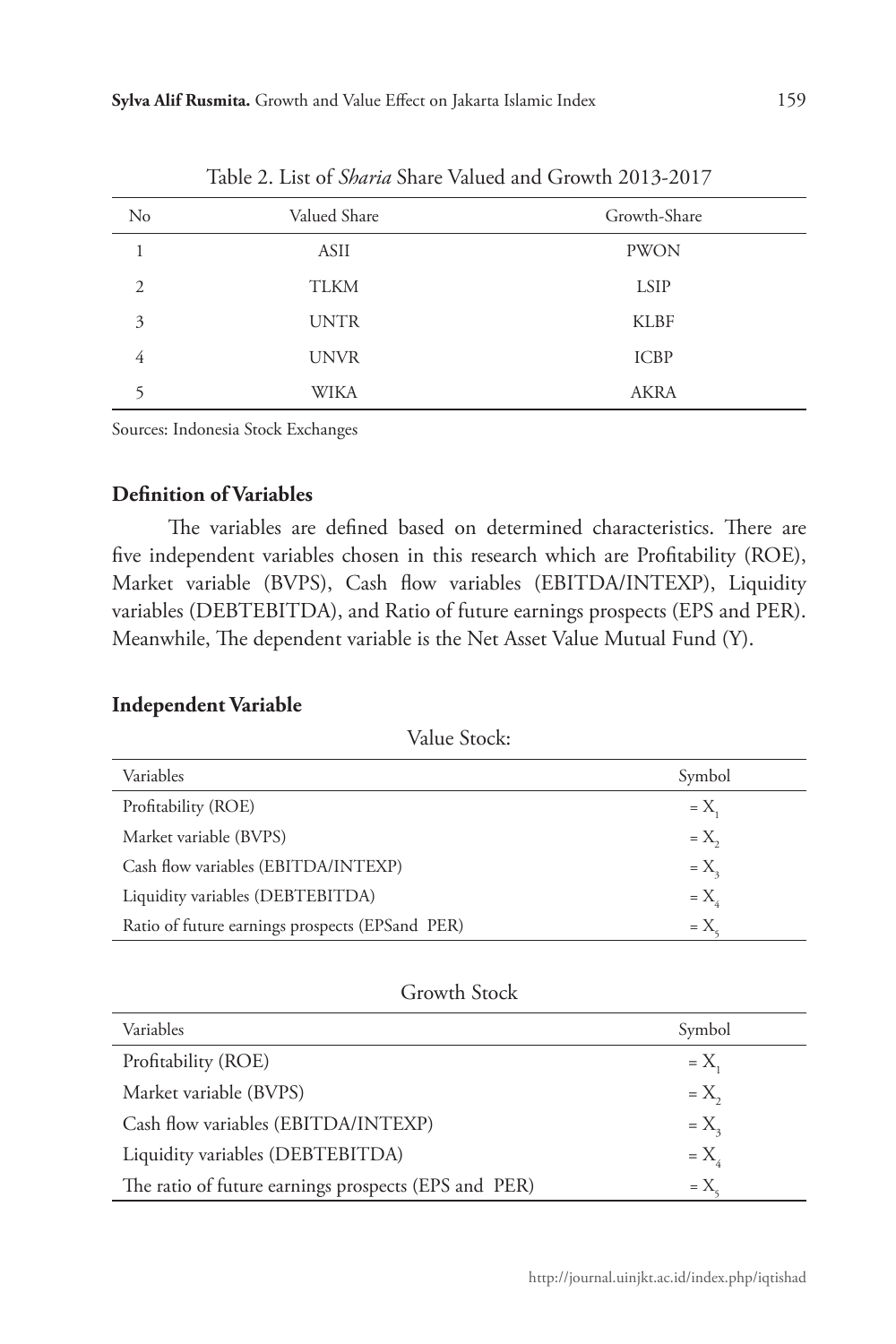## **Dependent Variable**

Net Asset Value Mutual Fund (Y)

### **Model Analysis**

Model analysis of this research is:



- $Y = a + β<sub>1</sub>X<sub>1</sub> + β<sub>2</sub>X<sub>2</sub> + β<sub>3</sub>X<sub>3</sub>+β<sub>4</sub>X<sub>4</sub> + β<sub>5</sub>X<sub>5</sub> + e$
- Y = Net Asset Value Mutual Fund
- A = Constant

$$
\beta_1\text{-}\beta_5 = Coefficient \text{ Panel Regression}
$$

- $X_1$  = Profitability
- $X_{2}$  = Market variable
- $X_{3}$  = Cash flow variables
- $X_4$  = Liquidity variables
- $X_{\zeta}$  = Ratio of future earnings prospects
- e = Standard error
- $H_0$ : b1 = 0 independent variables partial does not have a positive influence on the dependent variable
- H<sub>1</sub>: b1 ≠ 0, meaning that the independent variables partially have a positive influence on the dependent variable

If the significance number <0.05 then  $\rm H_{_0}$  is rejected and  $\rm H_{_1}$ is accepted

160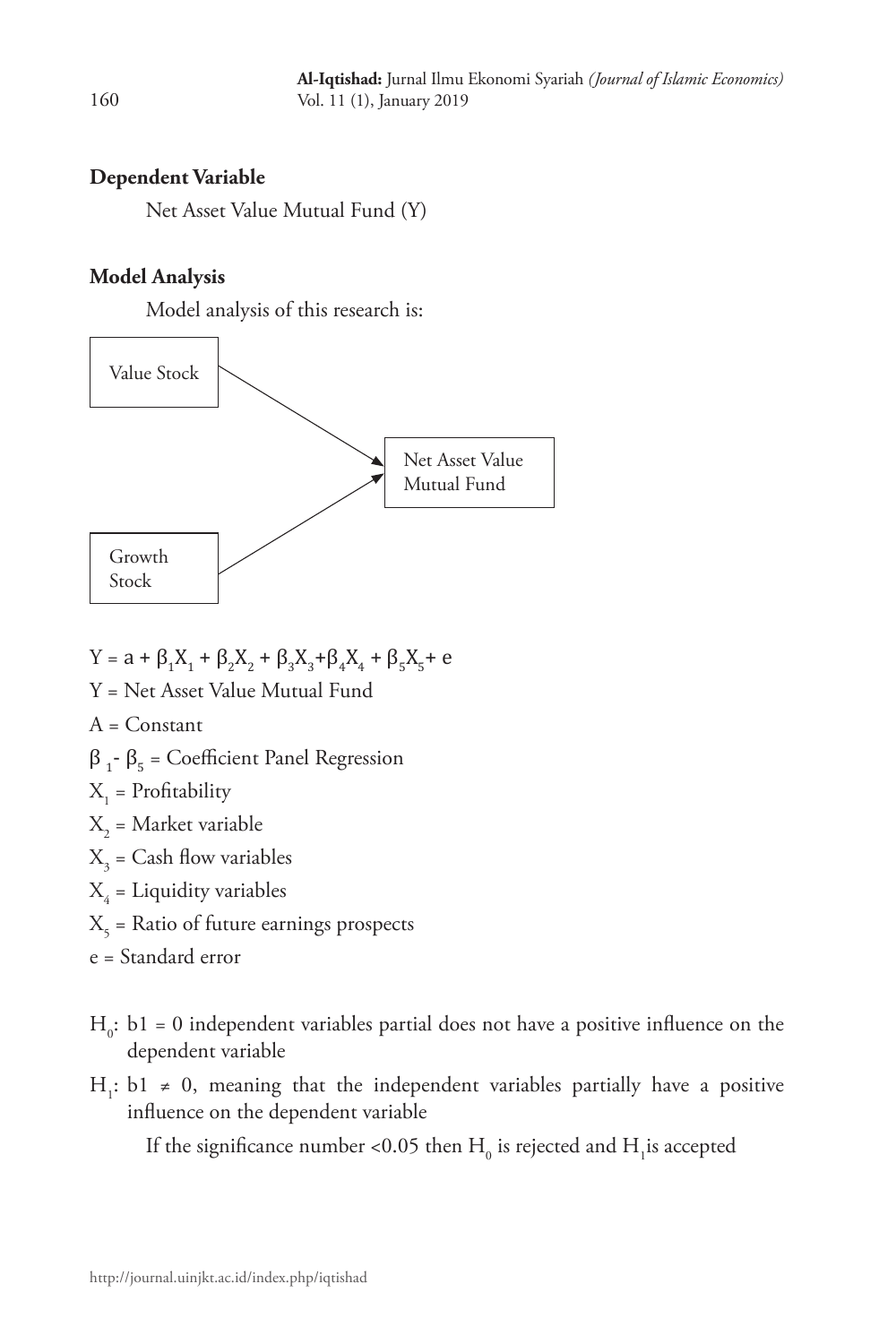# **Data Analysis**

Data in this research is tested by using a PLS model (Pooled Least Square) because this approach is a simple approach in panel data by not considering individual dimension no time dimension. Thus, it is assumed that the behavior between individuals is similar in various period of time (Ajija et al., 2011: 51). However, if the variable of data experiencing disturbance, hypothesis testing should use GLS model or Random Effect because this model is able to estimate interference variables that are interconnected between time and between individuals. Classical Assumption Tests are as follow:

- 1. Normality Test
- 2. Heteroscedasticity test
- 3. Multicollinearity test
- 4. Autocorrelation test

Meanwhile, the hypothesis tests are:

1. F-Test

The F-test aims to determine the effect of all independent variables in a regression model on the dependent variable. The testing is conducted using a significance level of 0.05 ( $\alpha$  = 5%). If the probability value is <0.05, then the null hypothesis can be rejected, which means all independent variables simultaneously significantly influence the dependent variable.

2. T-Test

The t-test is aimed to prove whether the independent variables individually affect the dependent variable. The testing is conducted using a significance level of 0.05 ( $\alpha$  = 5%). If the probability value is <0.05, then the null hypothesis can be rejected, which means in *cateris paribus* condition independent variables have a significant effect on the dependent variable. Conversely, if the probability value is >0.05, then the null hypothesis cannot be rejected, which means the independent variable has no significant effect on the dependent variable in *cateris paribus* condition.

3. Coefficient of Determination

The coefficient of determination  $(R^2)$  is used to measure the percentage of the total variation of the dependent variable, which can be explained by the independent variable in the regression line.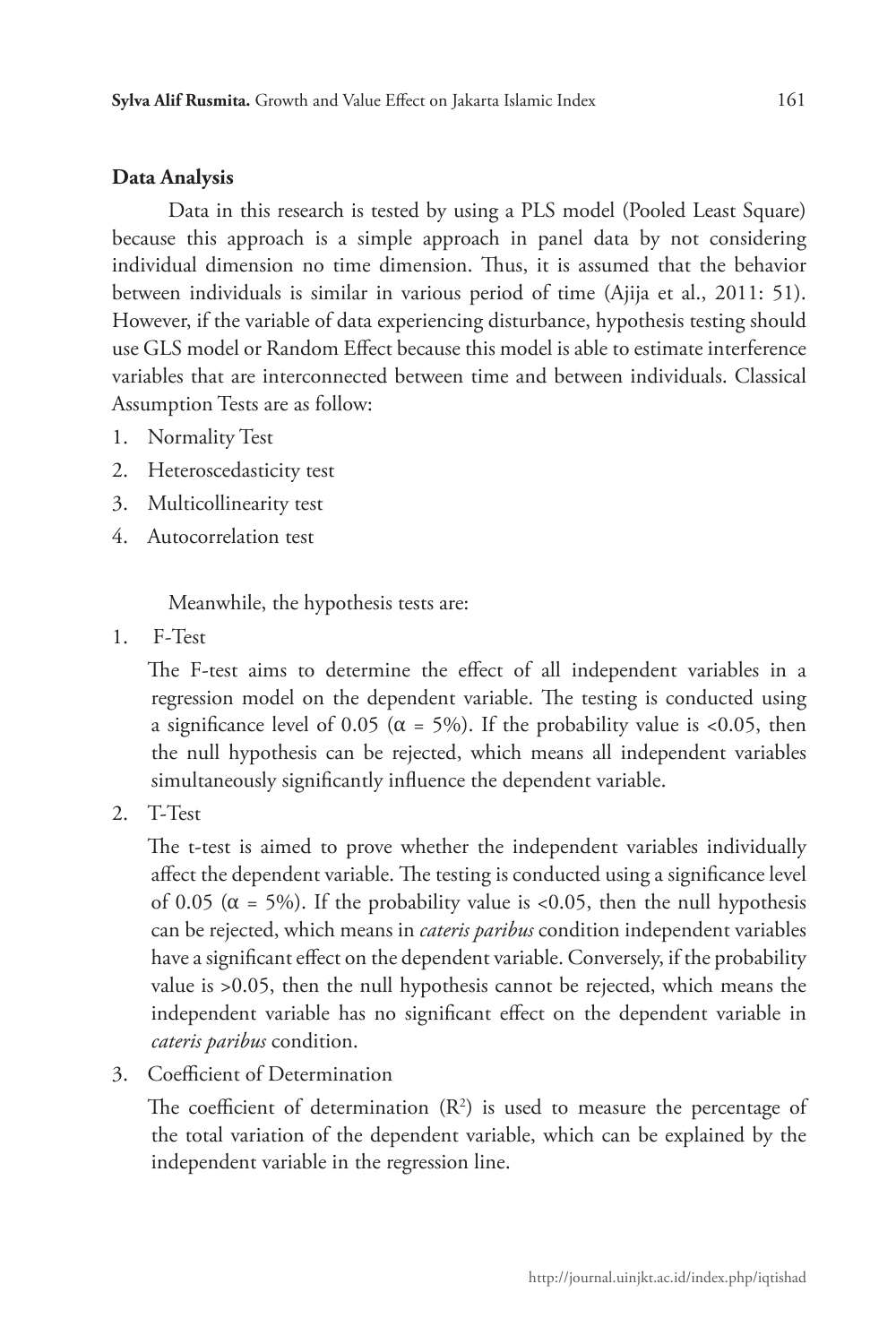#### **Results**

The result of regression produced by PLS shows that simultaneously all the variables have an effect on Net Asset Value of Sharia Mutual Funds, both in value effect and growth with Prob value> Chi-Square = 0,000 except the cash flow variable, EBITDAINTEXP

| Variable            | Coef Value Stock<br>(9/0) | t-stat | $H_{0}$  |
|---------------------|---------------------------|--------|----------|
| Chi                 | 0.00                      |        |          |
| R-Square            | 47.2                      |        |          |
| <b>ROE</b>          | 44.6                      | 0.036  | rejected |
| <b>BVPS</b>         | 31.3                      | 0.000  | rejected |
| <b>EBITDAINTEXP</b> | 0.07                      | 0.295  | accepted |
| <b>DEBTEBITDA</b>   | $-8$                      | 0.000  | rejected |
| <b>EPS</b>          | $-19$                     | 0,022  | rejected |
| <b>PER</b>          | 0.4                       | 0,000  | rejected |

|  |  |  |  | Table 3. Result Significance of Valued Stock to Net Asset Value |  |  |  |  |  |  |  |  |
|--|--|--|--|-----------------------------------------------------------------|--|--|--|--|--|--|--|--|
|--|--|--|--|-----------------------------------------------------------------|--|--|--|--|--|--|--|--|

Sources: Author

Based on Table 3 above, overall, ROE, BVPS, and PER have a positive and significant effect on NAV of value stock with 47.2 percent, 31.3 percent, and 4 percent accordingly. On the other hand, liquidity and EPS have a negative influence on NAV. Interestingly, cash flow does not significantly affect the performance of value stock (p value=0.925).

Table 4. Result Significance of Growth Stock to Net Asset Value

| Variable            | Coef Growth Stock<br>(9/0) | t-stat | $H_{_{0}}$ |
|---------------------|----------------------------|--------|------------|
| Chi                 | 0.000                      |        |            |
| R-Square            | 57.33                      |        |            |
| <b>ROE</b>          | 288                        | 0.001  | rejected   |
| <b>BVPS</b>         | 50                         | 0.000  | rejected   |
| <b>EBITDAINTEXP</b> | 0.12                       | 0.008  | rejected   |

162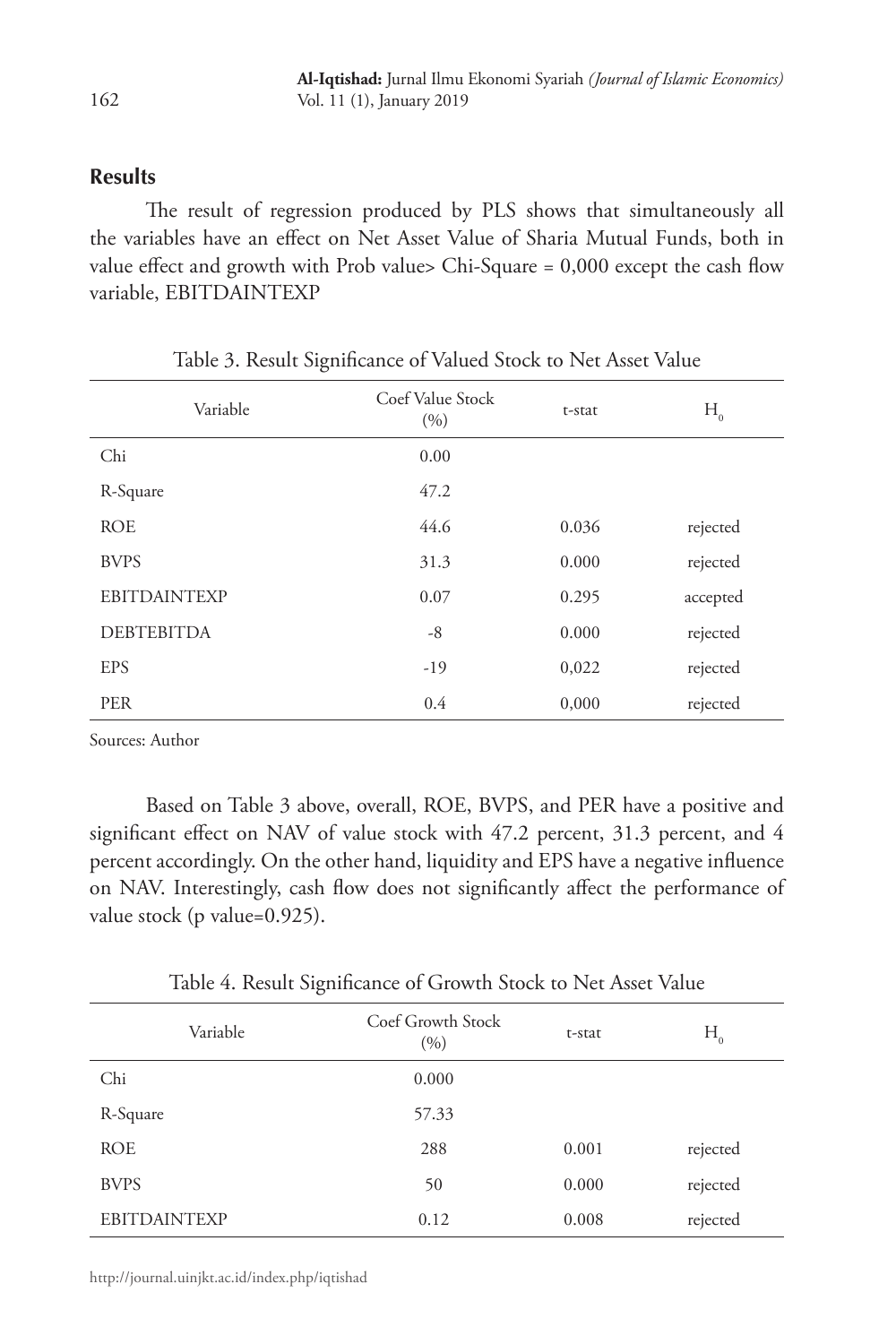| Variable          | Coef Growth Stock<br>(9/0) | t-stat | $H_{0}$  |
|-------------------|----------------------------|--------|----------|
| <b>DEBTEBITDA</b> | -4                         | 0.000  | rejected |
| <b>EPS</b>        | -44                        | 0.000  | rejected |
| <b>PER</b>        | $-0.016$                   | 0.854  | accepted |

Sources: Author

Table 4 presents the result of PLS analysis for a growth stock. Overall, based on coefficients value, out of five independent variables, only PER that has not significantly affected NAV of a growth stock. Meanwhile, ROE and BVPS have a bigger influence on the performance of growth stock measured through its NAV (288% and 50%) respectively, and EPS have a bigger negative effect at -44% towards growth stock. EBITDAINTEXP, on the other hand, is found to be significant with low coefficients.

# **Discussion**

Based on the regression results, growth stock effect gives greater significance on the Net Asset Value of islamic stock mutual funds. ROE as profitability proxy has a significant influence on the NAV of *sharia* mutual fund. Therefore, if an investor wants to analyze the performance of *sharia* stock mutual funds, then investors can estimate from the collection of shares owned by agent companies, especially the value of the company's ROE. Based on the results, growth stock gives more contribution to NAV compared to value stock. This could happen if the investment manager aims to achieve a high profit for the portfolio because the companies which are on the growing stages may provide a high return.

According to Chan and Lakonishok (2004), there are times when investors' sentiment can affect the value of shares of a growing company. Investors in Indonesia have reached an excessive level of optimism about the prospects for growth stocks, such as pharmaceutical, food and distribution industries because the government has planned to improve pharmacy industry, transportation infrastructure as well as rapidly growing industry distribution.

BVPS has the second largest influence after ROE. BVPS is one of the main indicators to analyze whether a stock is expensive or not. However, observation on BVPS should also consider other indicators such as PER. When one buys a stock with BVPS value less than 1.0, it means that the stock's equity value is greater than what is paid. This means there is a discount from its real value. In reality, however,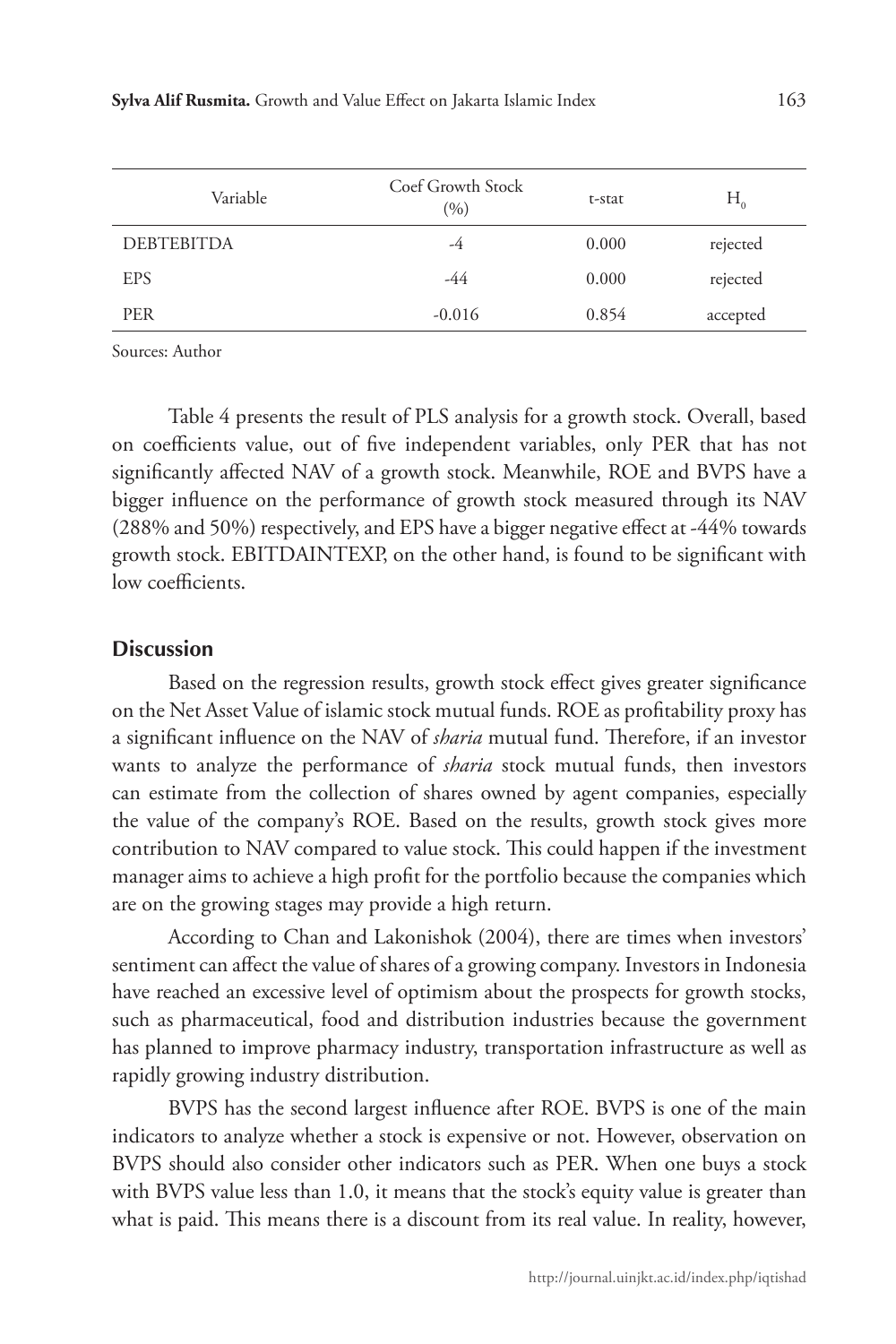although BVPS ratio could be one of indicator in assessing whether the stock is expensive or not, not all shares with BVPS below 1.0 are undervalued shares. It perhaps the stock that has low BVPS because the company was losing, so in later years, its book value decreases. This type of risk may become one of the factors why investment managers reluctant to buy mutual fund portfolios.

Conversely, stocks with high BVPS may not an overvalued stock because the company may offer good prospects and performance, as well as a famous brand. This combination makes their stock price valued in premium, compared to stocks with lower BVPS and lower prospects as well. The investment managers can use the above explanations as considerations in choosing a portfolio for stock mutual funds.

While, generally, high EPS will make net asset value increase, but this time, the result is negative. The negative effect of EPS may be due to the risk that may occur as a "high-risk, high return". On the other hand, EPS cannot be used to determine the fairness of stock prices. Therefore, investment managers must be careful when choosing stocks that have high EPS.

# **Conclusion**

Based on the above analysis and results, it shows that return on equity (ROE) and book value per share ratios on growth and value stocks have influenced on the Net Asset Value of *Sharia* Mutual Fund. Investment managers and investors, thus, may assess the portfolio of fundamental variations in a company by using the above variables as the main considerations to observe the performance of *Sharia* mutual funds in the Indonesian market. Furthermore, other variables can be considered, as well.

# **References**

Fahmi, I. 2013. *Analisis Laporan Keuangan*. Bandung: Alfabeta.

- Faturrahman, M., Haeruddin. 2011. "Pemodelan Regresi Linier untuk Data Deret Waktu." *Jurnal Eksponensial* 2(2): 35-42.
- Gowri, M & Malabika Deo. 2016. "Performance Evaluation of Equity Oriented Growth and Dividend Funds of Mutual Funds in India: An Application of Risk-Adjusted Theoretical Parameters." *Indian Journal of Finance* 10(8): 43-54.
- Hadi, N. 2013. *Pasar Modal: AcuanTeoretis dan Praktis Investasi di Instrument Keuangan Pasar Modal*. Yogyakarta: Graha Ilmu.
- Halim, A & Mamduh M Hanafi. 2009. *Analisis Laporan Keuangan*. 4th ed. Yogyakarta: UPP STIM YKPN.